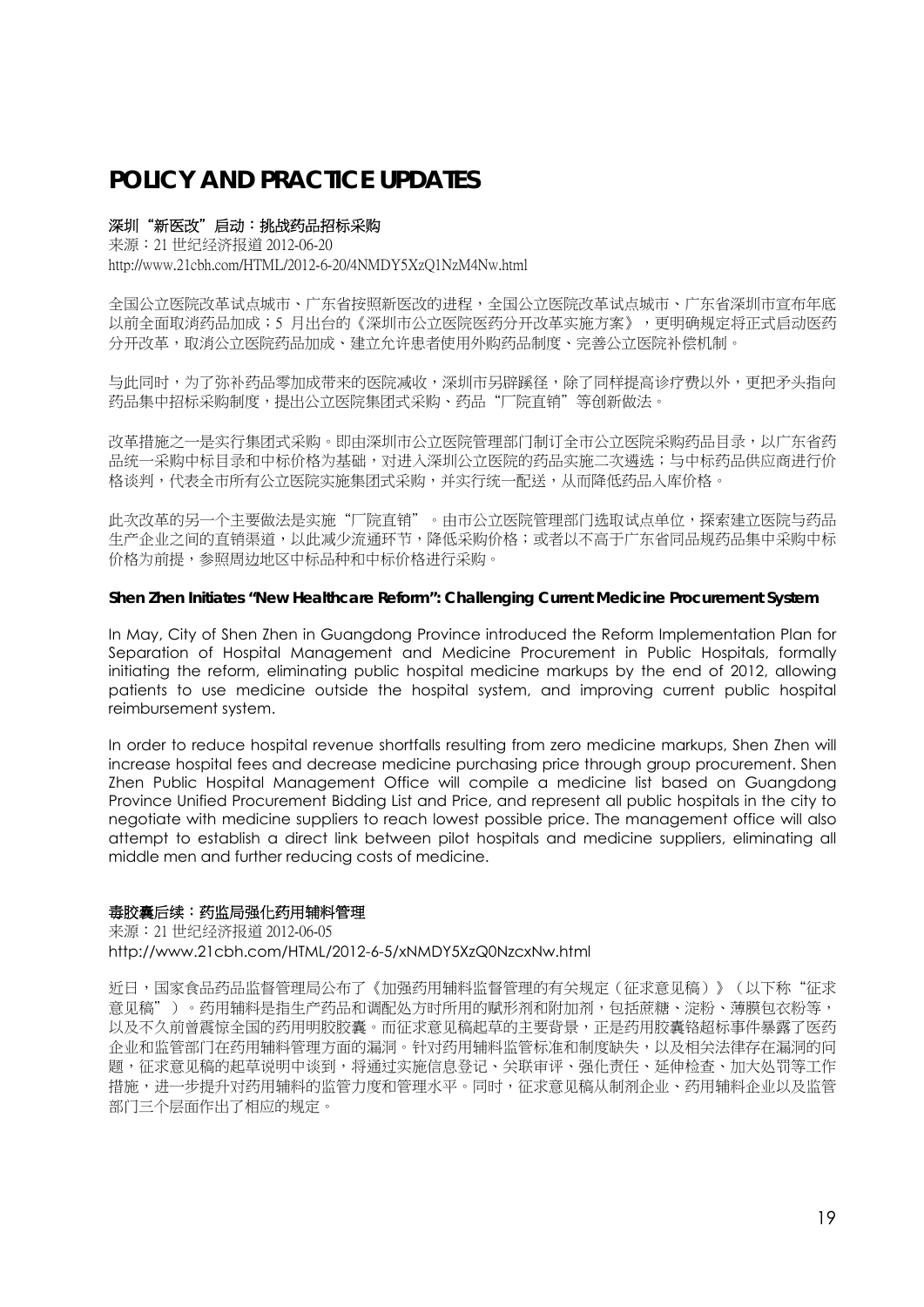《征求意见稿》明确提出,药品制剂生产企业必须加强购入药用辅料的质量管理。药品制剂生产企业应对药用 辅料生产企业定期进行质量评估,对药用辅料生产企业的质量体系进行现场质量审计和回顾分析,并建立所有 购入药用辅料及供应商的质量档案。

与此同时,对药用辅料则参照原料要进行管理,提高生产企业准入门槛,根据风险程度对辅料实行分类管理, 要求新药用辅料必须与药物制剂关联审评,并将提高和完善药用辅料标准作为当前工作重点。从政府监管的角 度,未来国家和省级药监部门将建立药用辅料数据库和生产企业信用档案,以期将所有药用辅料生产企业纳入 监管视野,减少监管盲区。同时征集意见稿中还要求各地的监管部门加强药用辅料生产使用全过程监管。 按计划,《加强药用辅料监督管理的有关规定》将于 6 月 8 日结束征集意见,并拟于 2012 年 10 月 1 日正式执 行。国内药用辅料行业的格局也有可能随之而改变。

南开大学法学院副教授宋华琳分析指出:"应该说,征求意见稿集中体现了企业是第一责任人的思路,并在不 少重点环节上提出了实质性的措施。比如药品制剂生产企业申报药品注册时需要提供药用辅料的相关资料,并 得到国家局的审批。总的来看,征求意见稿体现了药监部门延伸监管的思路,有利于加强对药用辅料的监管。 但对整个辅料监管来说还需要通盘考虑,因为辅料不仅用于药品,还可以用于其它产品。这可能还需要质检等 多个部门的共同参与。"

## **Poisonous medicine capsule follow-up: Food and Drug Ministry Strengthening Management of Pharmaceutical Excipients**

State Food and Drug Administration recently announced "Provisions Relating to Strengthening Management and Monitoring of Pharmaceutical Excipients (Draft Version for Comment)" (refer to as the Draft from this point on). Pharmaceutical excipients refer to excipients and additives needed for production of medicine, such as sugar, starch, film-coating powder, and the gelatin capsules that recently shocked the entire country. The Draft was put together in response to these gelatin capsules with high levels of Chromium, which exposed loopholes in the current pharmaceutical excipients management system.

The Draft proposed several interventions (e.g., detailed information registration, extended inspection, and increased fine for violators) and made corresponding provisions for pharmaceutical companies, pharmaceutical excipients companies, and regulatory agencies.

Pharmaceutical companies must improve quality assessment of the purchased excipients, by periodically inspect excipient production companies and establish a database for excipients used and excipients providers. Pharmaceutical excipient companies must meet a higher quality threshold to be permitted production. Different types of excipients should be managed separately based on their levels of risk. In the future, national and provincial governments will set up databases to better monitor excipients and their productions.

The commenting period was proposed to end by June 8th, and the Draft was expected to go into effect on October 1st, 2012.

## 中美医疗外交新动

来源:《财经》杂志 2012-07-01 http://magazine.caijing.com.cn/2012-07-01/111921729.html

早在 2011 年 1 月胡锦涛访美时就公布的中美公私医疗伙伴关系初步框架,终于有了实质性进展。2012 年 6 月 26 日,中国美国商会与中国卫生部相关机构签署协议,启动具级医院慢性病管理培训试点项目,为 50 所具级 医院的 1000 名医师提供培训。

公私伙伴关系(Public Private Partnership)是指,公共部门与私营部门为提供公共服务,而建立的长期合作 伙伴关系。"这种理念可以让公共部门利用私营部门的力量,提高医疗服务的总体质量。"美中医疗卫生合作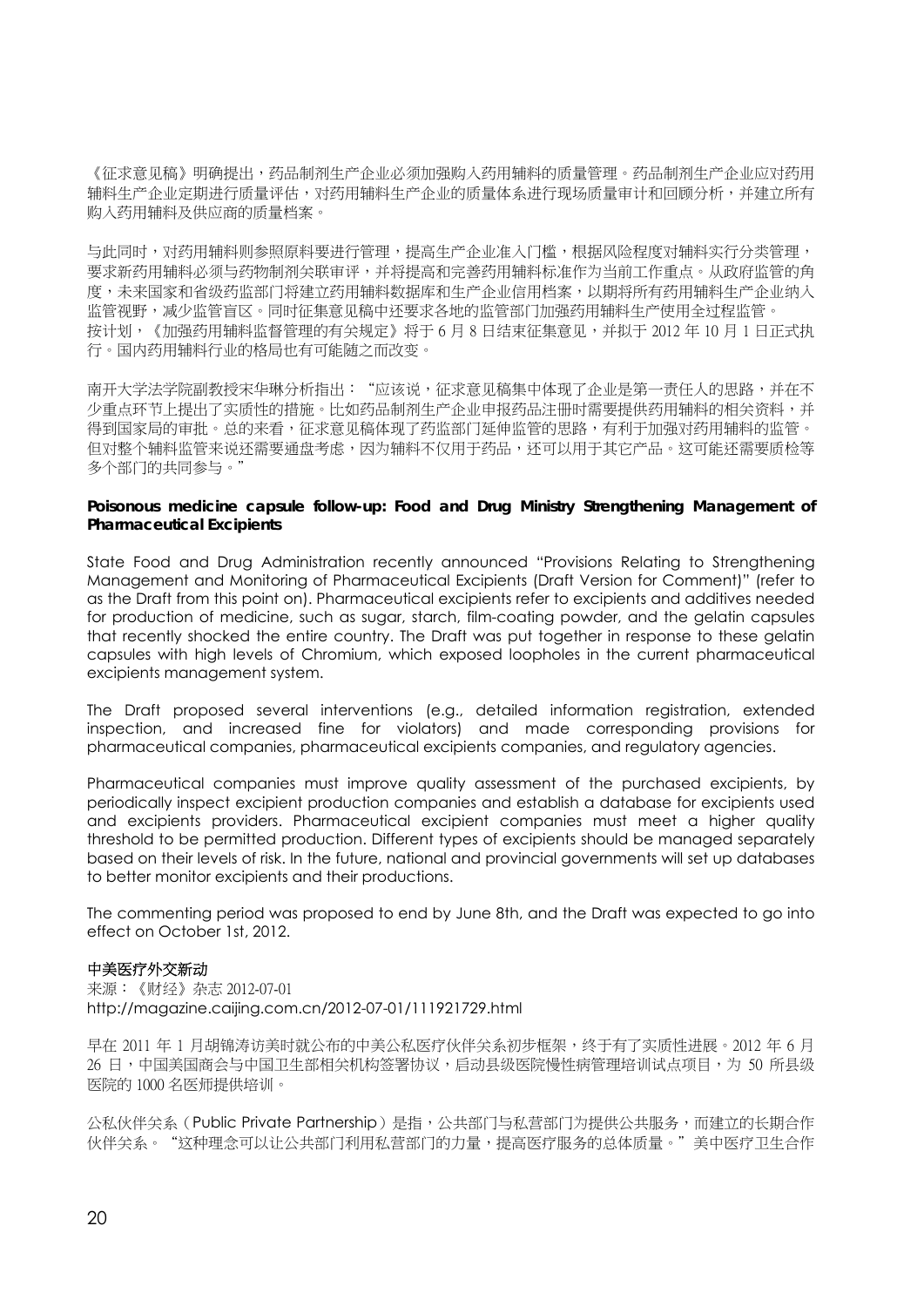项目总监周军对《财经》记者解释,"同时,私营部门在项目中可以推广新的医疗理念和医疗技术,为医疗改 革提供能力建设。"

最初的框架是由中国卫生部、商务部,以及美国贸易发展署、卫生及公众服务部、商务部共同制定,并囊括强 生、IBM、斯科、通用电气、中美互利医疗有限公司等 18 家企业以及中国美国商会等五家非政府机构和一所医 疗研究机构。第一次将中美两国之间在医疗卫生领域,原本局限于政府主体的功能性外交,拓展到企业、非政 府机构、学术团体等多主体的公共外交。

随后的 2011 年 3 月,中美双方公布了由中国美国商会主持的美中医疗卫生合作项目,作为落实初步框架的平 台机构。在新近启动的培训试点项目之后,该合作项目还将在美国贸易发展署的资助下,开展中国卫生专业人 士和相关政府机构的医疗专业人员赴美交流项目、医院管理定向访问、医疗信息技术定向访问和应急响应研讨 会等项目。

以能力建设为主的美中医疗卫生合作项目,与作为政策探讨平台的中美商贸联委会药品与医疗器械小组,共同 成为中美医疗外交的两大主要渠道。

#### **New Movement in China-America Health Diplomacy**

Source: CaiJing Magazine, 2012-07-01 http://magazine.caijing.com.cn/2012-07-01/111921729.html

The Chinese-American Public Private Healthcare Partnership that was initially established during President Jintao Hu's visit to the U.S. in January 2011 saw substantive developments recently. On June 26 of 2012, Chinese and American Chambers of Commerce signed agreement with the Chinese Ministry of Health and its related agencies, putting in motion a county-level pilot program training 1000 doctors for 50 county-level hospitals in the management of chronicle diseases.

In a public private partnership, public and private sectors establish long-term partnership to bring services to the general population. In this particular case, the initial framework was jointly drafted by Chinese (Ministry of Health, Ministry of Commerce) and American (Trade and Development Agency, Department of Health and Human Services, Department of Commerce) government agencies. In addition, eighteen businesses including Johnson & Johnson, IBM, General Electric, five non-government organizations, and one medical research facility also participated in the process. For the first time in medical health field, China and America moved from government-centric diplomacy to public diplomacy involving multiple partners from private, non-government, and research sectors.

#### 新一轮药品降价方案即将出炉 降幅或超 20%

来源:中国证券报 2012-07-27 http://www.21cbh.com/HTML/2012-7-27/zMNDIwXzQ4NDkzMQ.html

记者从权威人士处获悉,国家发改委即将公布新一轮药品降价方案,涉及品种将包括抗肿瘤药、血液制品药物 等。中国证券报记者通过多个渠道求证获悉,此轮药品降价幅度最大或超过 20%。卫生部人士向中国证券报记 者透露,国家基本药品目录正在调整,此次调整主要针对二、三级医院。据了解,新版国家基本药品目录入选 品种最多可能达到700种,超出原来500种的市场预期。

中国证券报记者了解到,部分毛利率较高的抗肿瘤、血液制品药物将大幅降价,但血液制品药物中的紧缺品种 或不受影响。免疫调节类药物中,可能有部分药物面临降价。这将是近 14 年来第 30 次药品降价,部分药品降 价幅度将超过 20%。这也是年内第二次药品降价。早在今年 3 月 30 日,国家发改委便对消化类药品等价格作 出大幅调整,药品价格平均降幅达 17%。

"药品价格虚高"频遭诟病,是药品再次降价的主要原因。而"医药分开"的开展和药品加成的取消,成为药 品降价的推动因素。2012年5月,国家发改委、卫生部、国家中医药局等要求全面规范医疗服务价格项目,做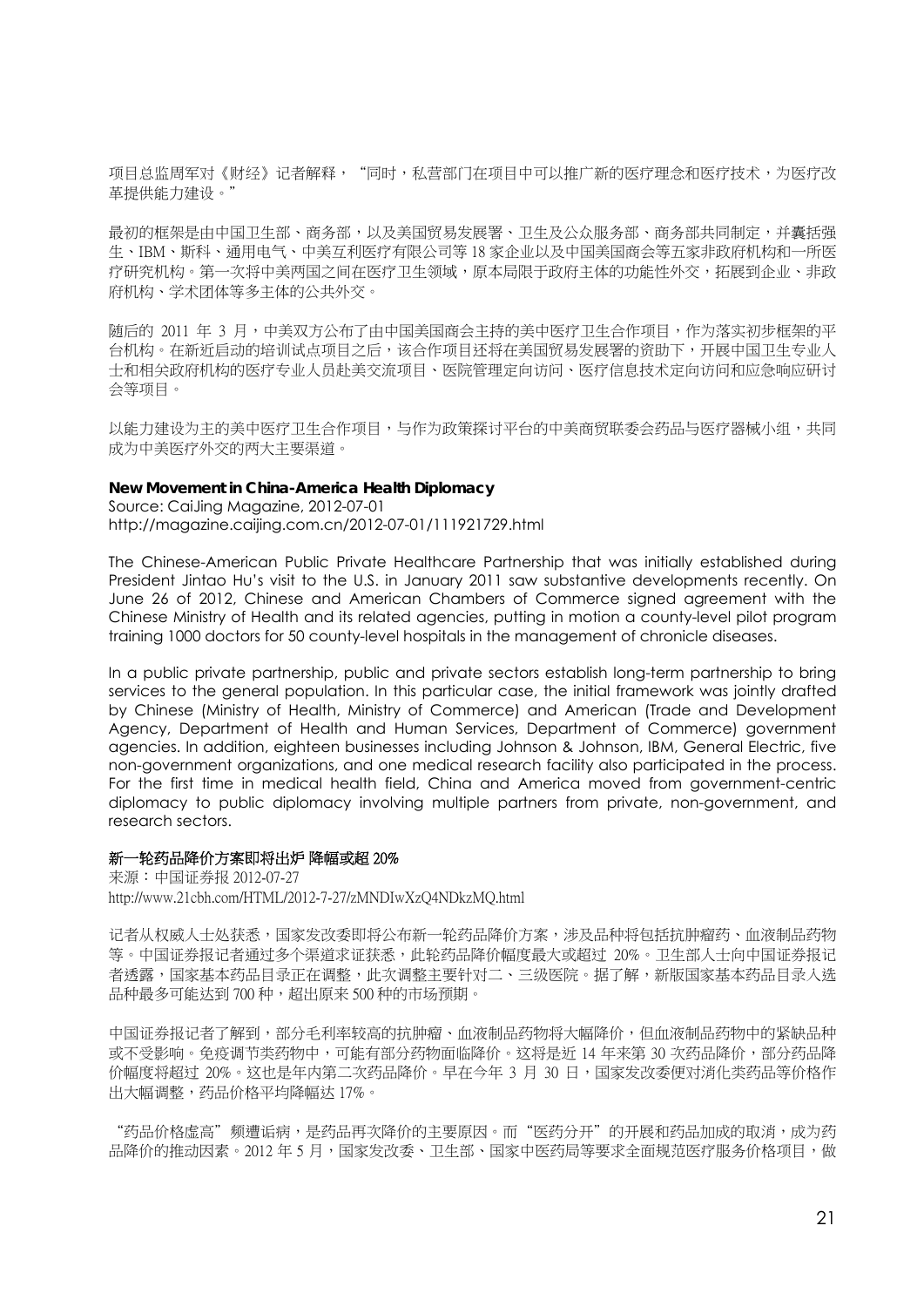好公立医院改革、医保支付方式改革和基层医疗卫生机构综合改革的衔接。2012 年 7 月 1 日开始,北京、上海、 深圳等地的部分医院率先试点"医药分开",设置医事服务费并取消药品加成,在获得公众认可的同时,为药 品价格调整带来空间。

但是,此次降价对药企的真正影响尚需观察。中国证券报记者了解到,因为从药品出厂到终端零售之间的价差 较大,终端零售最高限价的调整是否对药企带来较大负面影响,尚不能过早下结论。不过,药品流通中间环节 的进一步规范将是行业所趋。卫生部部长陈竺日前在北京友谊医院调研公立医院改革试点工作时表示,为从根 本上切断医院层面与药商的不良关系,将推动药品流通流域的改革。

## **New Round of Drug Price Reduction in the Pipeline: Reduction May Exceed 20%**

National Development and Reform Commission will soon announce a new round of drug price reduction. This time the reduction may exceed 20% and include cancer treatment drugs and blood products. Sources in the Ministry of Health revealed that the national basic drug list is being revised to better reflect the needs of second and third tier hospitals. The list is also expanding to include nearly 700 types of drugs, exceeding the expected 500 types.

Even after 30 price adjustments in 14 years, and 2 reductions this year alone, drug prices are still viewed as artificially high. Currently, the main factors behind the most recent price reductions are the implementation of "Separation of Medical Treatment and Drug Prescription" and abolishment of drug markup. These policies have been piloted in Beijing, Shanghai, Shenzhen, and others.

It is too early to judge how this round of price reduction will impact pharmaceutical companies; the huge markups on drug prices might cushion any negative consequences. However, according to Zhu Chen, the Minister of Health, regulation of drug distribution is inevitable, with current reforms moving towards severing the unhealthy links between hospitals and drug distributors.

## 大病医保全国"商办"

来源:《财经》杂志 2012-08-13 http://magazine.caijing.com.cn/2012-08-13/112006365.html

日前,大病医保全国范围内经办商业化的相关文件已经通过多部委会签。此前在河南新乡、洛阳,广东湛江, 江苏江阴等少数地区试水的医保商办,至此已成"星火燎原"之势。根据此前参与文件讨论修改的人士介绍, 大病医保有望在全国范围内交由商业保险机构经办,若此议落实,医保经办商业化将迈出"举国体制"第一步。 这里所说的大病医保,特指在新农合医保和城镇居民医保基础上的大病补充保险。与城镇职工医保在 1998 年 后动之时即已搭建大病补充保险框架不同,新农合医保在 2003 年、城镇居民医保在 2007 年启动之时,并未附 加大病补充保险。在医疗费用居高难下的情形之下,近些年有关新农合和城镇居民医保报销比率不高的诟病不 绝于耳。

根据公开报道,7 月 19 日,国务院深化医药卫生体制改革领导小组第十一次全体会议审议了《关于开展城乡居 民大病保险的指导意见》。国务院副总理兼国务院医改领导小组组长李克强表示,大病保障是衡量一个国家医 疗保障水平的重要标准。目前,全民基本医保已经覆盖城乡,但大病保障制度尚未建立,群众负担仍然较重。 伴随着多部委的文件会签,《关于开展城乡居民大病保险的指导意见》几已尘埃落定。这意味着, "新医改" 施行三年有余之后,又有两项空白被填补,其一为建立大病保障制度;其二是商业保险机构首获某项医保的全 国经办权。

在业界人士看来,大病医保"全国一盘棋"之后,商保机构的网络化功效将被放大,进而可实质推动城乡医保 并轨。站在历史的角度,因大病医保经办商业化改革而推开的多米诺骨牌,对转型中国避开"中等收入陷阱", 有效推进以人为本的城镇化均具实质意义。无论是前者还是后者,均需医疗服务和医疗保险市场的有效发育。 接近人保部的人士称,决策层的初衷正在于此。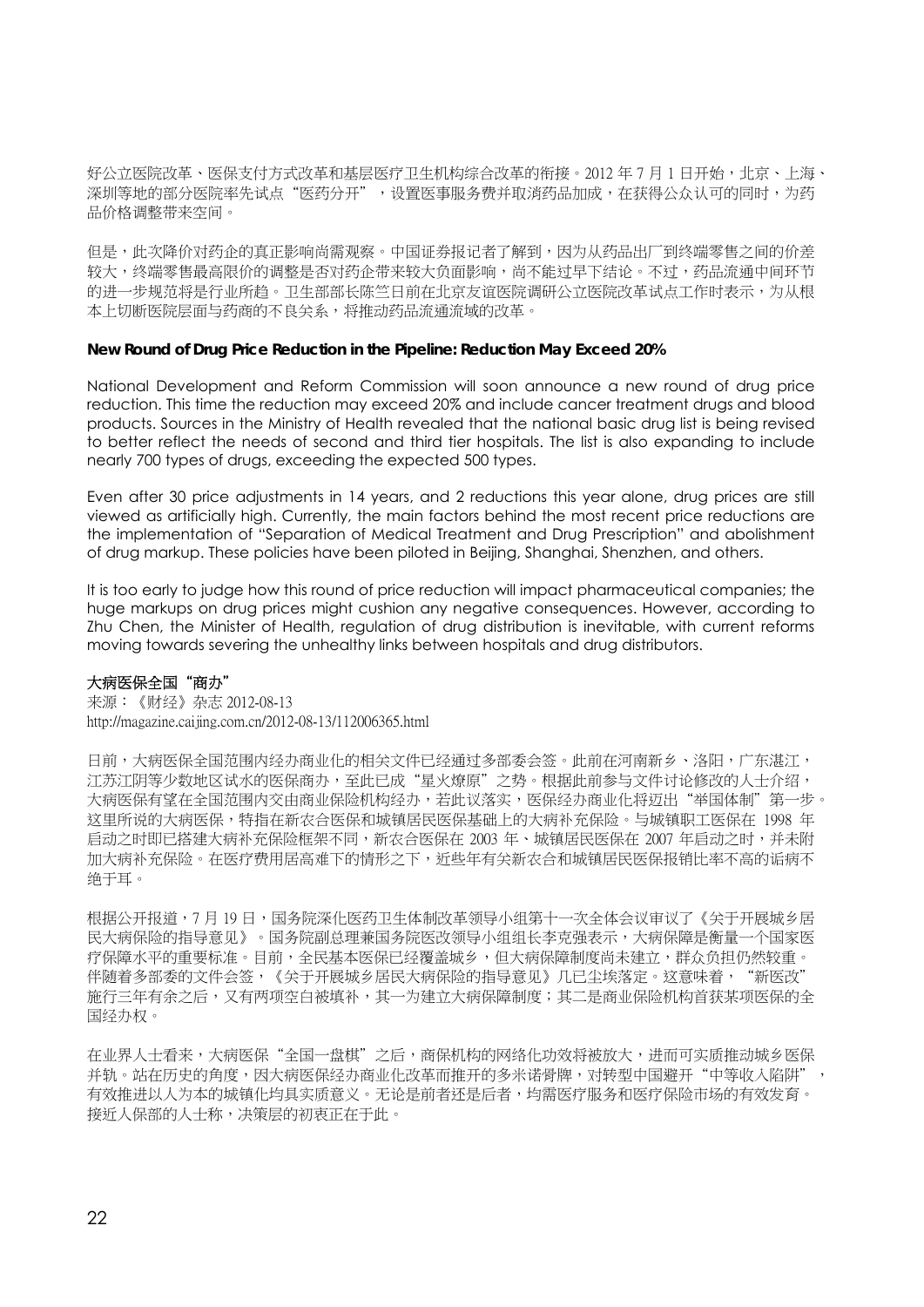#### **Commercial Insurance Companies Involved in Catastrophic Health Insurance**

After piloting in various cities and regions, several ministries co-signed related documents to push for national commercialization of catastrophic health insurance. The document "Guidance regarding Implementation of Catastrophic Health Insurance for Urban and Rural Residents" (Referred to as "Guidance" from now on) focuses on people insured under the New Rural Cooperative Medical Insurance and Urban Residents Insurance. These insurance plans, unlike the Urban Workers Medical Insurance, did not cover serious illnesses, resulting in low reimbursement and high cost for the insured.

The Guidance was reviewed during the eleventh Plenary Session for the State Council Leading Group for Deepening the Health Care System Reform, on July 19, 2012. According to Keqiang Li, the Vice Premier of State Council and lead for this Leading Group, catastrophic health insurance is an important standard to judge whether a nation offers adequate medical care for its citizens. Currently, basic medical insurance is available nation-wide. However, most citizens still pay high prices for medical care because there is very limited catastrophic health insurance.

Experts believe this policy will maximize the utilization of commercial insurance companies' networks, easing the merge of urban and rural insurance plans.

#### 中国推大病医保新政:报销比例不低于 50%

来源:网易财经 2012-08-31 http://money.163.com/12/0830/16/8A5VMH0700253B0H.html

国家发展和改革委员会、卫生部、财政部、人力资源和社会保障部、民政部、保险监督管理委员会 30 日正式 公布《关于开展城乡居民大病保险工作的指导意见》。

《意见》指出,近年来,随着全民医保体系的初步建立,人民群众看病就医有了基本保障,但人民群众对大病 医疗费用负担重反映仍较强烈。开展城乡居民大病保险工作,是在基本医疗保障的基础上,对大病患者发生的 高额医疗费用给予进一步保障的一项制度性安排,目的是要切实解决人民群众因病致贫、因病返贫的突出问题。 《意见》指出,大病保险保障对象为城镇居民医保、新农合的参保(合)人,保障范围要与城镇居民医保、新 农合相衔接;所需要的资金从城镇居民医保基金、新农合基金中划出,不再额外增加群众个人缴费负担。城镇 居民医保、新农合应按政策规定提供基本医疗保障。在此基础上,大病保险主要在参保(合)人患大病发生高 额医疗费用的情况下,对城镇居民医保、新农合补偿后需个人负担的合规医疗费用给予保障。此外,大病保险 保障水平以力争避免城乡居民发生家庭灾难性医疗支出为目标,合理确定大病保险补偿政策,实际支付比例不 低于 50%; 按医疗费用高低分段制定支付比例,原则上医疗费用越高支付比例越高。

《意见》指出,通过政府招标选定承办大病保险的商业保险机构。符合基本准入条件的商业保险机构自愿参加 投标,中标后以保险合同形式承办大病保险,承担经营风险,自负盈亏。商业保险机构承办大病保险的保费收 入,按现行规定免征营业税。

#### **China Implements New Policy for Catastrophic Health Insurance: Reimbursement to Exceed 50%**

On August 30, National Development and Reform Commission, Ministry of Health, Ministry of Finance, Ministry of Human Resources and Social Security, Ministry of Civil Affairs, and Insurance Regulatory Commission announced the "Guidance regarding Implementation of Catastrophic Health Insurance for Urban and Rural Residents" (Referred to as "Guidance" from now on).

"Guidance" indicated that even though citizens have basic medical insurance, they still bear heavy financial burden for medical care because serious illnesses were not covered under the New Rural Cooperative Medical Insurance or the Urban Resident Insurance. This new "Guidance" aims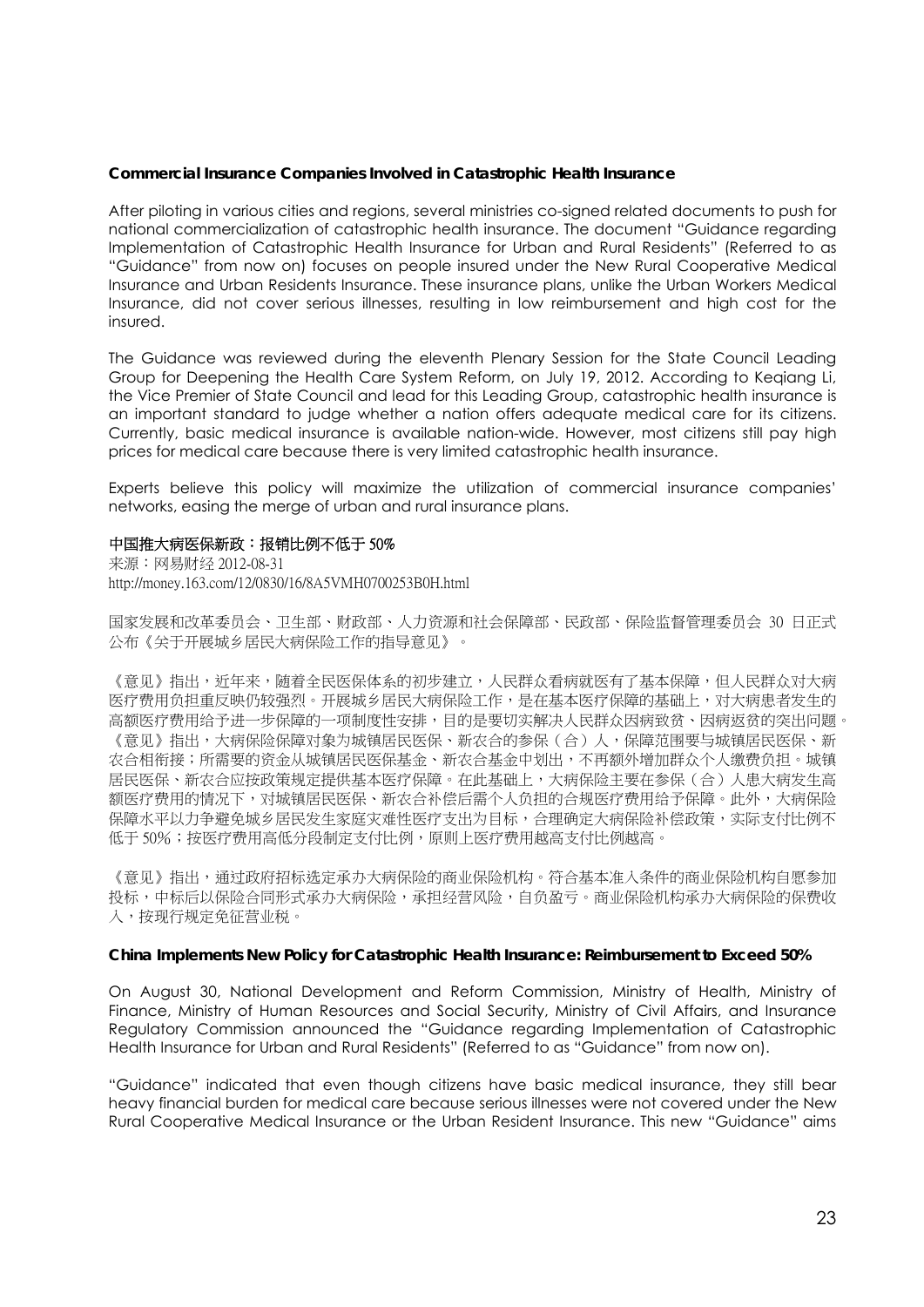to alleviate this burden and to stop the vicious cycle of "poor because getting ill, getting ill because poor".

This new benefit will be financed by the funds for the two above-mentioned insurance plans, at no additional cost to the insured. If the insured suffers a serious illness, their out-of-pocket costs will be off-set by this new benefit. Reimbursement rate cannot be lower than 50%; the higher the medical cost, the higher the reimbursement rate.

"Guidance" indicated that the commercial insurance institute undertaking this new benefit will be selected through public bidding. Qualified insurance institutes will voluntarily participate in this bidding, and assume sole responsibility for profits or losses. Under current regulations, profit from catastrophic health insurance is tax exempt.

#### 卫生部部长陈竺:欢迎民资和外资

来源:刘涌 2012-09-13 http://health.sohu.com/20120622/n346263244.shtml

"中国的经济环境是开放的,中国的卫生产业政策更是开放的。中国卫生行业主管部门欢迎民营资本和外资企 业参与卫生相关产业发展。"9 月 12 日,在天津的夏季达沃斯论坛现场,卫生部部长陈竺再次阐述了中国卫生 产业对社会资本和境外投资者开放的政策。

这种开放政策的大背景是,中国的卫生产业正在发生着巨大的变化。一方面医疗保障覆盖和保障水平的提高, 释放了巨大的医疗服务需求,给中国的医疗服务业带来了难得的发展机遇,并同时带动了生物医药产业、医疗 保险业等传统卫生产业的快速发展。另一方面,随着中国经济发展水平的提高以及人口结构等因素的变化,医 疗服务的需求也开始呈现出多元化的趋势。与此相适应,老年照护、医疗旅游、休闲保健等健康产业开始蓬勃 发展。但长期以来,公立医疗机构占据着我国医疗服务市场的主导地位。在医疗服务需求快速增长的情况下, 公立医疗资源显得日趋紧张,"看病难"问题仍旧突出。而且政府作为单一主体提供医疗服务的现状,也与多 元化医疗需求之间的矛盾日益显得突出。新医改政策一直强调鼓励和引导社会资本办医,但公立医院处于垄断 地位,缺乏外部竞争压力,改革动力不足;而地方卫生行政部门又在开放医疗服务市场,鼓励社会资本办医方 面缺乏积极性。

为改变现状,医改政策从两个方面采取了"一抑一扬"的措施。针对迅速扩大的公立医疗体系,陈竺多次表示, 禁止公立医院举债建设、盲目扩大。与此同时,医改"十二五"规划明确提出发展目标,给社会资本留出 20% 的空间。

陈竺特别提到了卫生部近期印发的《关于做好区域卫生规划和医疗机构设置规划促进非公立医疗机构发展的通 知》,其中明确提出要进一步拓宽社会资本办医的准入范围,要给非公立医疗机构留出足够的发展空间,鼓励 社会力量,以及境外投资者举办医疗机构。在开放医疗服务市场,鼓励更多民间资本和境外投资者进入的同时, 陈竺还专门阐述了对未来卫生产业的规划和要求,尤其谈到了除高端医疗服务之外的医疗需求空间广阔。 "我这句话特别是说给跨国公司的朋友听的。"陈竺表示,中国的卫生产业不仅需要满足高端卫生服务需求, 也要注重提供高质量、低成本、广覆盖的医疗产品,而这类市场的规模同样巨大。

#### **Minister of Health, Zhu Chen: Welcome Private and Foreign Capital**

Zhu Chen, the Minister of Health, at the Summer Davos Forum in Tianjin, reiterated that Chinese health industries welcome both private and foreign investments.

"China has an open economic market, also an open health industry policy. Chinese health industry regulators welcome private and foreign capital to invest in the industry's development."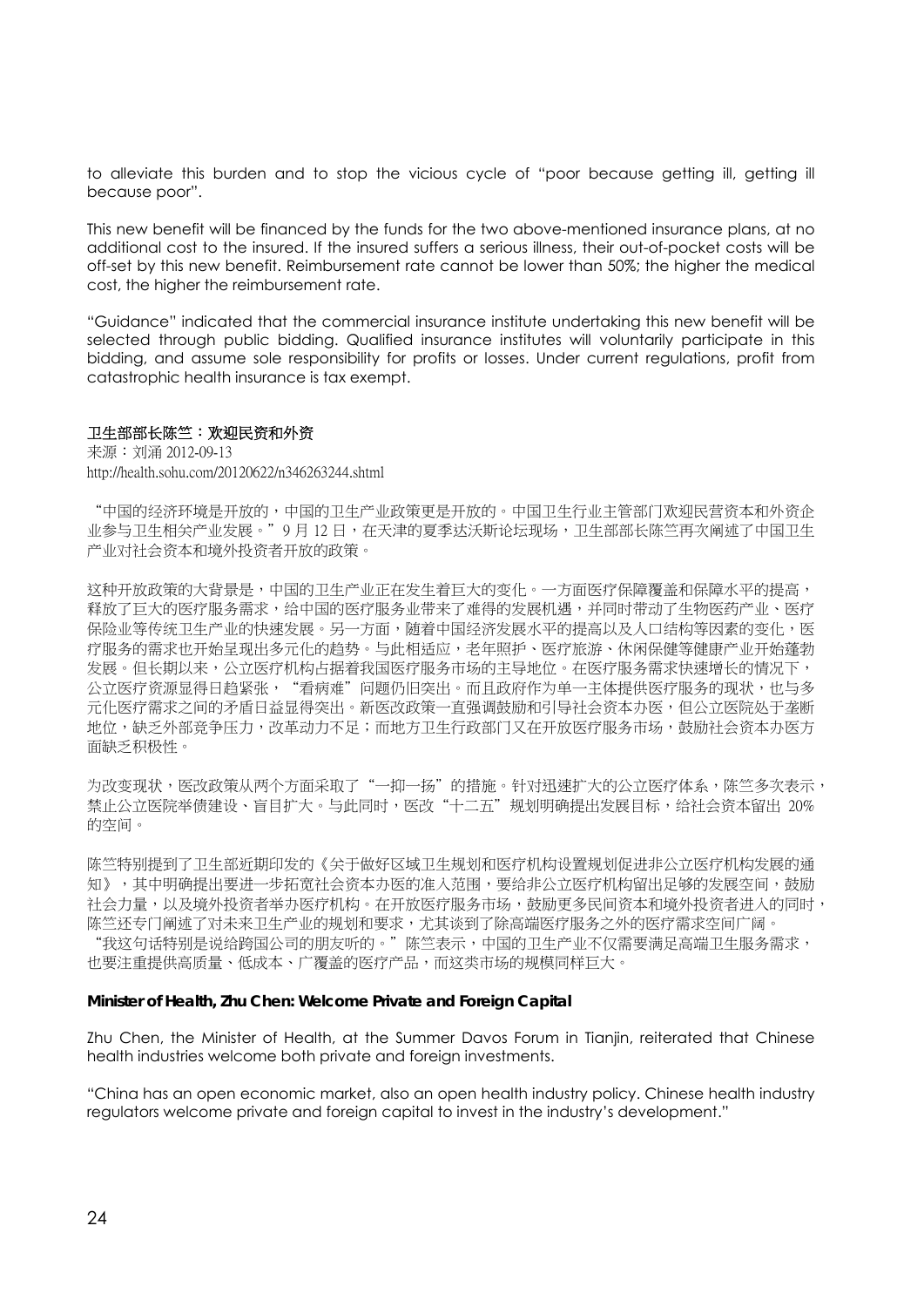China's health industry has been undergoing dramatic changes in the past decades. With increased healthcare coverage and improved level of protection, there is exponential growth in demand for healthcare services. This appetite for healthcare services also led to development of traditional health industries such as biomedical and medical insurance industry. China's economic development and changes in population structure also led to diversified medical services, with growth in areas such as old age care and medical tourism.

Public medical institutes still occupy majority of medical care, but increasingly couldn't meet the growing demand. The New Medical Reform encourages the introduction of social capital, but results are mixed. In order to change the status quo, the Reform adopted "Promote One, Suppress One" approach: 20% of the medical system development is reserved for social capital, and public hospitals are prohibited from using loans for needless expansion.

Zhu Chen believes that Chinese health industries not only need high-end medical services, but also high-quality and low-cost medical products with wide coverage. These products will be very profitable, and investments from foreign companies are welcome.

## 大病保险"引擎效应"可期 年新增保费 400 亿

来源:21 世纪经济报道 2012-09-19 http://www.chinahealthreform.org/index.php/publicdiscussion/8-media/1584--400.html

"大病保险涉及全国 10.5 亿城乡居民,按照我们研究制定文件过程中,进行的一亿样本数据测算来看,要达到 50%的保障目标,2011 年人均需要筹资 45 元,对保险行业而言,相当于每年要新增 400 多亿元的保障险业务市 场,而且这个数字还会随着经济社会发展而逐年增加。"9月19日,在保监会召开的城乡居民大病保险工作会 上,国务院医改办副主任徐善长如是描述城乡居民大病保险的规模体量。随着上月底六部委联合发布《关于开 展城乡居民大病保险工作的指导意见》,城乡居民大病保险也由多地区先行试点,转入全国范围内大面积实施 阶段。而保监会昨日率先召开工作会进行全面部署,对此事的主导意味不言而喻。不过在会上,保监会主席项 俊波和徐善长都反复强调商业保险机构参与大病保险可能面临的挑战与风险。自上任以来格外注重树立保险业 正面形象的项俊波更格外强调: "大病保险如果在落实中出现偏差走样,对于保险业形象将造成巨大的负面影 响。"一位参会的商业保险机构人士则表示,虽然保监会此番已发出大力推动大病保险实施的强烈讯号,但由 于城乡居民大病保险主要还是采取政府动用医保新农合资金购买商业保险机构产品的方式,因此方案制定的主 导权或许还是在各地社保民政部门手中。"作为经办机构的商业保险公司,现在还不好说未来的发展前景。

## **Catastrophic Health Insurance: Expected Annual Additional Premium Revenue around ¥40 Billion**

Deputy Director for the Medical Reform Office of the State Council, Shanchang Xu, described the scale and volume to be expected from the new Guidance on catastrophic health insurance for rural and urban residents.

"Catastrophic health insurance involves around one billion urban and rural residents in China. According to our research, using 100 million residents as the basis for our projection, in order to reach 50% coverage, each person needs to spend ¥45 in 2011. For insurance companies, this equals to annual new revenue around ¥40 billion, and this number will increase with economic development."

Chairman of the Insurance Regulatory Commission, Junbo Xian, also emphasized the challenges and risks facing the participating insurance companies. Sub-bar implementation of this new benefit could potentially bring serious harm to the insurance industry and its image.

One of the commercial insurance industry representatives expressed that even though the Insurance Regulatory Commission is pushing for this new benefit to be implemented, the final say might still rest with local government, since catastrophic health insurance will be financed by funds for the New Rural Cooperative Medical Insurance and the Urban Resident Insurance.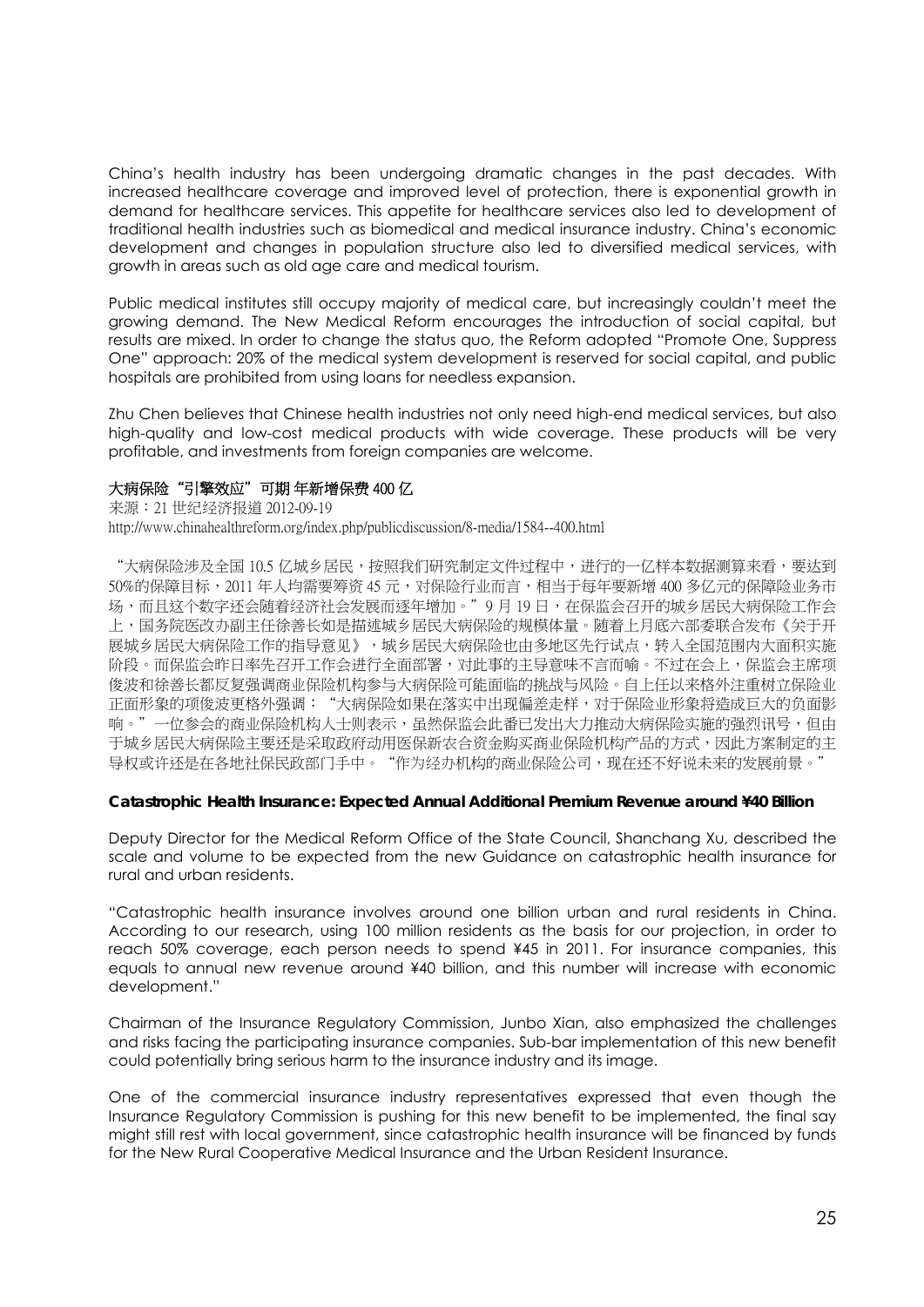## 解读关于开展城乡居民大病保险工作的指导意见

来源:人民日报 2012-09-20 http://news.workercn.cn/c/2012/09/20/120920140317640593850.html

日前,国家发展改革委、卫生部、财政部等六部委联合召开电视电话会议,贯彻落实《关于开展城乡居民大病 保险工作的指导意见》(以下简称《意见》)。关于城乡居民大病保险保障的"大病"具体指的是什么?能报 多少?报销范围是什么?国家发展改革委副主任、国务院医改办公室主任孙志刚在会上给出了具体解读。

大病保险可以保哪些病: 国家发展改革委副主任、国务院医改办公室主任孙志刚指出,什么是"大病",我国 的制度参考了世界卫生组织关于家庭"灾难性医疗支出"的定义,即:一个家庭强制性医疗支出大于或等于扣 除基本生活费(食品支出)后家庭剩余收入的 40%。如果出现家庭灾难性医疗支出,这个家庭就会因病致贫返 贫。换算成国内相应统计指标,按 2011 年数据计算,对城镇居民而言,大体相当于城镇居民年人均可支配收 入,对农民而言,大体相当于农村居民年人均纯收入的水平。此时,大病保险制度发挥作用,对城乡居民的高 额医疗费用进行合理的报销。

大病保险具体能报多少: 孙志刚说,大病保险的报销比例是,大病患者在基本医保报销(2011 年城镇居民医保、 新农合政策范围内住院费用报销比例已达到 70%左右) 后仍需个人负担的合理医疗费用,再给予实际报销 50% 以上,而且,对医疗费用实行分段制定支付比例,原则上医疗费用越高支付比例也要越高。也就是说,城镇居 民医保、新农合先在政策范围内报销约 70%,剩余自付费用再由大病保险实际报销最少 50%。对具体的筹资额 度或比例,文件没有作出具体规定。孙志刚指出,主要是考虑各地经济发展、居民收入和医疗费用水平差别很 大,因此,国家层面对具体筹资标准不作统一规定,由各地结合实际,进行科学测算后合理确定。

*非政策范围内用药报销吗:* 孙志刚指出:"大病保险报销不再局限于政策范围内,而是大病患者在基本医保报 销后仍需个人负担的合理医疗费用,再给予报销 50%以上。"也就是说,非医保报销目录内的药品、治疗项目 等,只要是合规的费用,都可以报销。但具体哪些是合规费用,《意见》作为指导性文件,没有作出具体规定, 主要原因是各地情况差异大。徐善长说: "这次出台的大病保险文件,是一个原则性的指导文件,在许多方面 没有设定全国统一的标准和比例,比如,筹资标准、合规医疗费用、高额医疗费用等的界定,都由地方政府来 确定。"

## **Interpreting the Guidance Regarding Implementation of Catastrophic Health Insurance for Urban and Rural Residents**

The previous articles talked about the Guidance regarding Implementation of Catastrophic Health Insurance for Urban and Rural Residents" (Referred to as "Guidance" from now on). What constitutes "serious illness"? How much could be covered by insurance? What is the range of reimbursement? Deputy Director of the National Development and Reform Commission, Director of the Medical Reform Office of the State Council, Zhigang Sun, answered these questions at a recent meeting.

For serious illness: the Guidance referenced the World Health Organization's definition for "disastrous medical expense": if a family's mandatory medical expenses equal to or greater than 40% of their discretionary expenses (total income minus basic living expenses). Once a family suffers disastrous medical expense, that family could become poor or return to poverty due to illness. Using 2011 figures, this "disastrous medical expense" is approximately the annual per capital discretionary expense for urban residents and per capita annual net income for rural residents.

For reimbursement: patients with serious illness will be paid through their basic insurance first. After that, 50% or higher of the reasonable medical expenses will be paid through this new benefit. The reimbursement rate is proportional to the total expenses: the higher the cost, the higher the reimbursement rate. For the insured under the New Rural Cooperative Medical Insurance and the Urban Resident Insurance, 70% of their medical expenses for serious illnesses will be paid through the